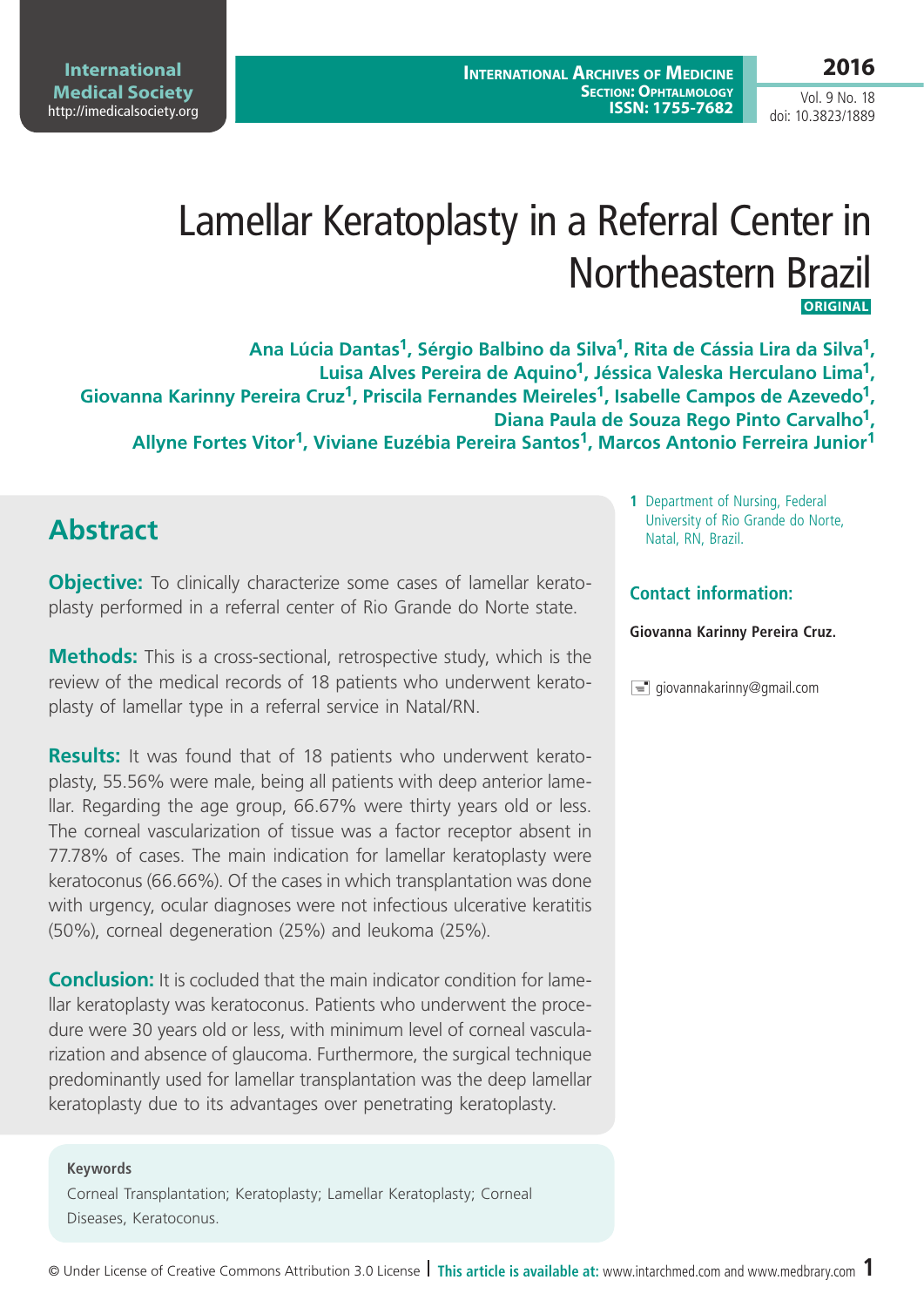**International Archives of Medicine Section: Ophtalmology ISSN: 1755-7682** **2016**

Vol. 9 No. 18 doi: 10.3823/1889

## **Introduction**

The keratoplasty or corneal transplant is the most frequently transplantation performed in the world and Brazil. It consists of a surgical procedure in which there is a substitution of an opaque cornea by a healthy donor cornea. This replacement may be all tissue layers (penetrant) or partial substitution only of the affected layer (lamellar) [1, 2].

For over a hundred years, corneal transplantation with total thickness (penetrating keratoplasty) was the only treatment option available to restore vision by corneal disorders. However, in the last decade, corneal transplantation was very fast developed from more selective forms of corneal layers, such as Deep Anterior Lamellar Keratoplasty (DALK) and lamellar keratoplasty Endothelial [3].

In these selective procedures of layers, only those ill are replaced, while the healthy ones are maintained. After the transition to the different procedures of lamellar transplantation and its continuous improvements, the visual results improved considerably, and the incidence of complications dropped significantly [3].

Corneal transplantation is subjected to high risk of failure associated with several determinants, such as its surgical technique, which may culminate in loss of visual sharpness, loss of quality of refraction and epithelialization disability. These events result of both the adverse effects of the underlying disease and immune rejection [2].

On the other hand, the survival of keratoplasty depends on several factors, and many of them are not fully understood. However, one of the most common causes of rejection is associated with endothelial failure surgical technique, which represents a substantial risk to the probability of graft survival, especially if not recognized and treated in time [4, 5].

The studies comparing the different lamellar and penetrating keratoplasty techniques have suggested important advantages when compared to the complications of penetrating techniques regarding the lamellar. These advantages include the ability to perform surgery in a closed system, with consequent reduction in the risk of expulsive hemorrhage, and significantly reduce the complications related to the suture, such as vascularization, infection, and post-trauma dehiscence in lamellar endothelial keratoplasty.

In this context, the aim of this study is to characterize clinically some cases of lamellar keratoplasty performed in a referral center of Rio Grande do Norte state.

## **Methods**

It is a study of quantitative approach, cross-sectional, which is a case series about patients who underwent keratoplasty of the lamellar type, assisted by the ophthalmology sector of a referral service of Rio Grande do Norte state, from January 2010 to December 2014.

There are all procedures performed by the service during the study period using the technique of the lamellar type keratoplasty, 258 transplants involving addition to this technique, the penetrating type.

The case series are studies indicated to detect epidemic, features description of new diseases, hypothesis about possible causes of the diseases, description of the results of therapies and rare adverse effects in common diseases. The exact number of cases for the constitution of a series is divergent in the scientific literature, which may comprise three to ten cases, according to some authors and more than that according to other authors [6, 7].

For data collection of the cases secondary and constant sources in the medical records of patients were used assisted at the University Hospital Onofre Lopes (HUOL) of the Federal University of Rio Grande do Norte (UFRN) and the Bank of Ocular Tissues of Rio Grande do Norte, located in that hospital.

Data available from the patients of both genders and all ages, accompanied by the service during the study period were included in the sample, with me-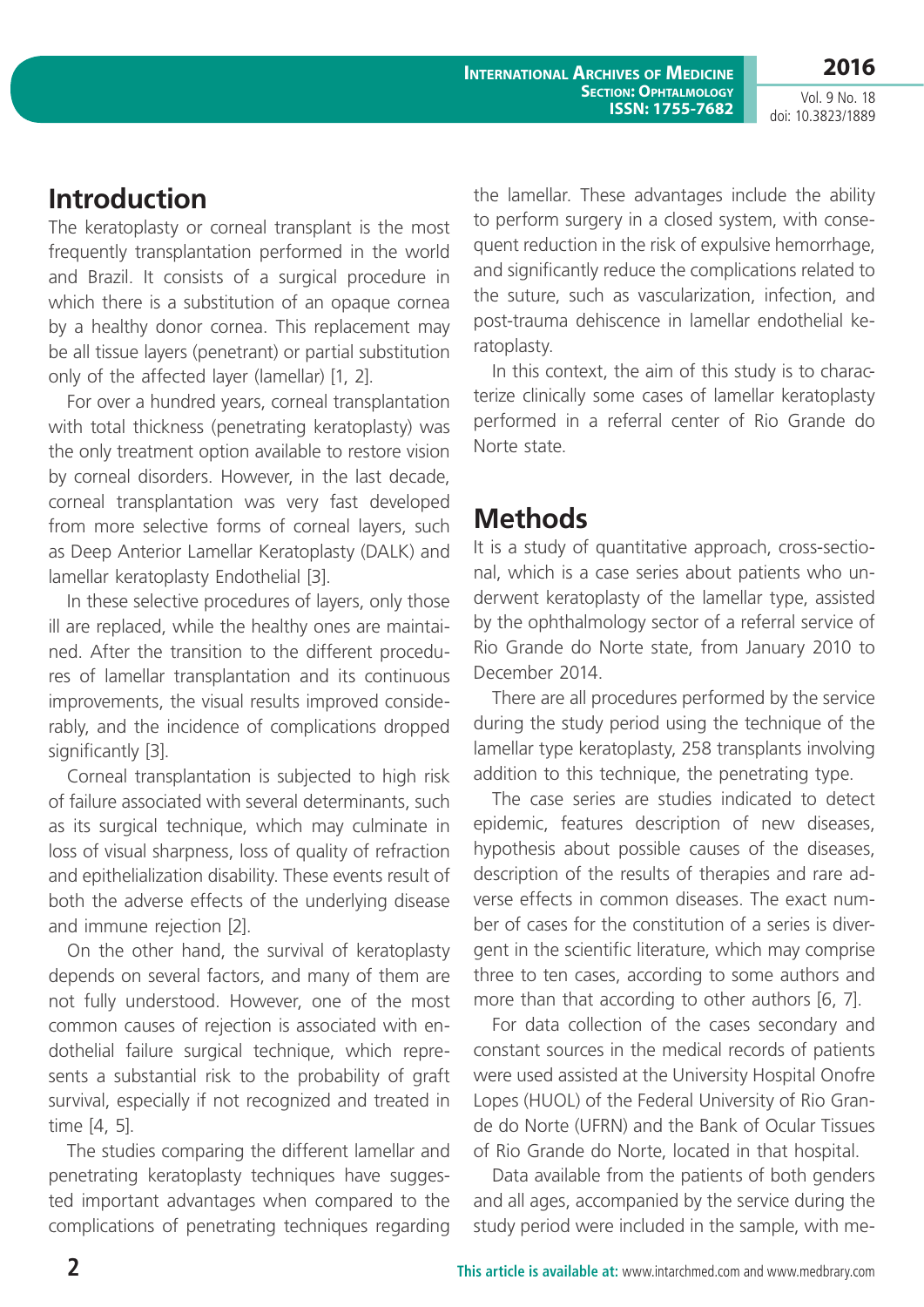Vol. 9 No. 18 doi: 10.3823/1889

**2016**

dical indication confirmed to perform corneal transplantation by lamellar keratoplasty. Those with indication for penetrating keratoplasty and those who did not have all the information needed to reach the proposed goal were excluded. The final sample consisted of 18 patients. Data collection took place between January and April 2015.

The following clinical and epidemiological characteristics of cases were analyzed: gender, age, race, operated eye, surgical purpose, vascularization of the corneal tissue of the receiver, degree of vascularization, presence of glaucoma, ocular diagnosis, area that lives, middle region of the state prior, surgery, anterior corneal graft failure, eye classification, type of surgery and intraoperative complications.

The organization of data was using Microsoft Excel®. For descriptive analysis, absolute and relative frequencies by SPSS program, version 20.0 was used.

The research protocol of this study was approved by the Research Ethics Committee of the Federal University of Rio Grande do Norte in its ethical and methodological aspects, according to the resolution CNS 466/2012, an opinion 876, 177 and CAAE 37533014.8.0000.5537.

## **Results**

To determine the characterization of cases of lamellar keratoplasty, the records of 18 patients treated during the period studied in the Outpatient services and Ophthalmologic Surgical Center HUOL and the charts of surgical information available at the Eye Bank were reviewed.

**Table 1** shows the clinical profile of these 18 patients who underwent keratoplasty; all were the type of Deep Anterior Lamellar Keratoplasty (DALK). Of the total, 55.56% (n=10) were male, brown and lived in the middle region of the Potiguar East. Regarding the age group, 66.67% (n=12) were thirty years old or less.

Table 1. Clinical and epidemiological characteristics of patients that underwent Deep Anterior Lamellar Keratoplasty. Natal/RN, Brazil, 2015 (n=18).

| <b>Characteristics</b>     | N              | %     |  |
|----------------------------|----------------|-------|--|
| Gender                     |                |       |  |
| Male                       | 10             | 55.56 |  |
| Female                     | 8              | 44.44 |  |
| Age group                  |                |       |  |
| Up to 20 years old         | 5              | 27.78 |  |
| 21 - 30 yers old           | 7              | 38.89 |  |
| 31 - 40 yers old           | 1              | 5.56  |  |
| 41 - 50 years old          | $\mathbf 1$    | 5.56  |  |
| 51 - 60 years old          | 1              | 5.56  |  |
| Over 60 years old          | 3              | 16.67 |  |
| Race                       |                |       |  |
| <b>Brown</b>               | 10             | 55.56 |  |
| White                      | 7              | 38.89 |  |
| <b>Black</b>               | 1              | 5.56  |  |
| Area who lives             |                |       |  |
| Urban                      | 17             | 94.44 |  |
| Rural                      | 1              | 5.56  |  |
| Ocular diagnosis indicator |                |       |  |
| Keratoconus                | 12             | 66.66 |  |
| Corneal degeneration       | $\overline{2}$ | 11.11 |  |
| Interstitial keratitis     | $\overline{2}$ | 11.11 |  |
| Leukoma                    | $\mathbf{1}$   | 5.56  |  |
| Other corneal              | 1              | 5.56  |  |
| Operated eye               |                |       |  |
| Right                      | 11             | 61.11 |  |
| Left                       | 7              | 38.89 |  |
| Eye classification         |                |       |  |
| Phakic                     | 17             | 94.44 |  |
| Aphakic                    | 1              | 5.56  |  |
| Vascularization            |                |       |  |
| <b>No</b>                  | 14             | 77.78 |  |
| Yes                        | $\overline{4}$ | 22.22 |  |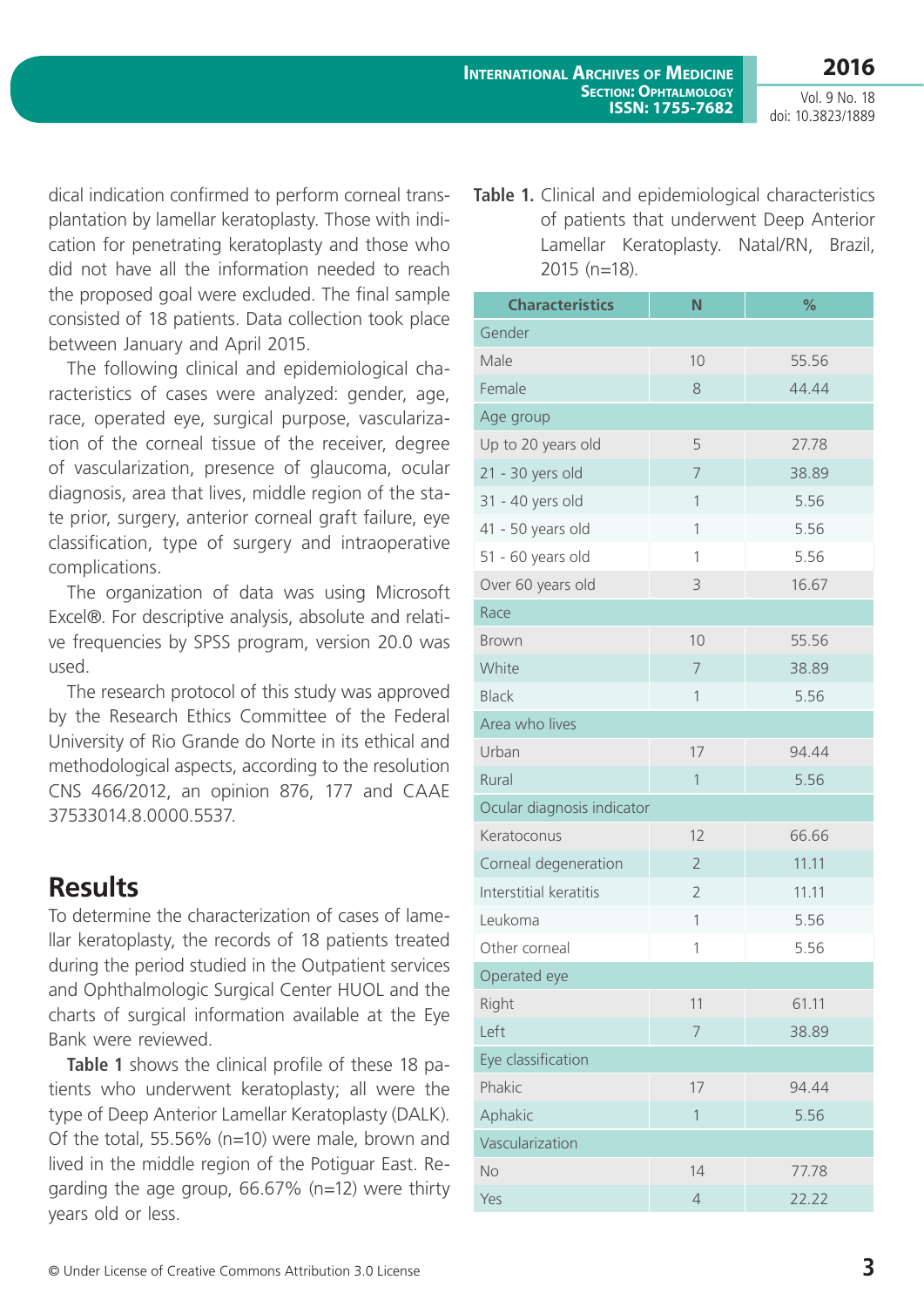Vol. 9 No. 18 doi: 10.3823/1889

**2016**

| <b>Characteristics</b>       | N              | %              |  |
|------------------------------|----------------|----------------|--|
| Level of vascularization*    |                |                |  |
| Minimum                      | $\overline{2}$ | 50.00          |  |
| Moderated                    | $\mathbf{1}$   | 25.00          |  |
| Intense                      | 1              | 25.00          |  |
| Glaucoma                     |                |                |  |
| No                           | 18             | 100.00         |  |
| Prior surgery                |                |                |  |
| No                           | 17             | 94.44          |  |
| Yes                          | 1              | 5.56           |  |
| Purpose                      |                |                |  |
| Optical                      | 13             | 72.22          |  |
| Tectonic                     | 5              | 27.78          |  |
| Type of surgery              |                |                |  |
| Elective                     | 14             | 77.78          |  |
| Urgency                      | $\overline{4}$ | 22.22          |  |
| Intraoperative complications |                |                |  |
| Yes                          | $\overline{O}$ |                |  |
| <b>No</b>                    | 18             | 100.00         |  |
|                              |                | *: Absent data |  |

Of the cases studied, 72.22% (n=13) had optical purpose, with the presence of the lens at 94.44%. The corneal vascularization of tissue factor receptor was absent in 77.78% of cases. All ocular diagnostics presented were classified according to the affected layer of corneal as stromal disorders.

The main indication for lamellar keratoplasty was keratoconus (66.66%), followed by corneal degeneration and interstitial keratitis, both 11.11%. Half of the cases presented a waiting list to perform the transplant of more than 136 days, or about four and a half months.

Cases whose transplant was performed on an urgency, ocular diagnoses were not infectious ulcerative keratitis (50%), followed by corneal degeneration (25%) and leukoma (25%). All were classified as surgical emergency due to evolution of the perforation picture.

#### **Discussion**

Of the 258 transplants performed in the study period, only 18 were lamellar keratoplasty, of DALK type. They were performed in patients predominantly aged 30 years old or less, in phakic eyes, without the presence of factors associated with complications such as corneal vascularization, glaucoma, history of anterior surgery and/or complications during surgery.

The results showed that the main indicator condition for surgery in the study was keratoconus, a not inflammatory and progressive disease characterized by increased corneal curvature, with apical thinning and central corneal scarring. These changes often lead to reduced vision due to irregular astigmatism and central corneal scarring. [8]

The study showed that the technique of choice for surgical treatment of keratoconus was the deep anterior lamellar keratoplasty (DALK), presenting results similar to penetrating keratoplasty, however, with lower graft rejection rates.

This technique consists in the replacement of the receiver ill stromal by the donor stroma while the receiver corneal endothelium and Descemet's membrane are retained. This process enables a better preservation of the eye integrity and allows for early suture removal, as well as faster visual rehabilitation [9].

Concerning the advantages related to the surgical procedure of choice in transplant by penetrating keratoplasty technique (PK), it can occur rejection of all layers (epithelium, stroma, and endothelium) because it is a total thickness corneal graft.

However, Deep Anterior in Lamellar Keratoplasty (DALK), the preservation of healthy receiver endothelium is a major advantage since the rejection of endothelial allograft is virtually absent in these cases. This fact contributes significantly to the graft survival rates [9].

The prevalence of patients undergoing lamellar keratoplasty, aged thirty years old or less may be related to main indicator condition for the procedure, keratoconus. Such condition is developed during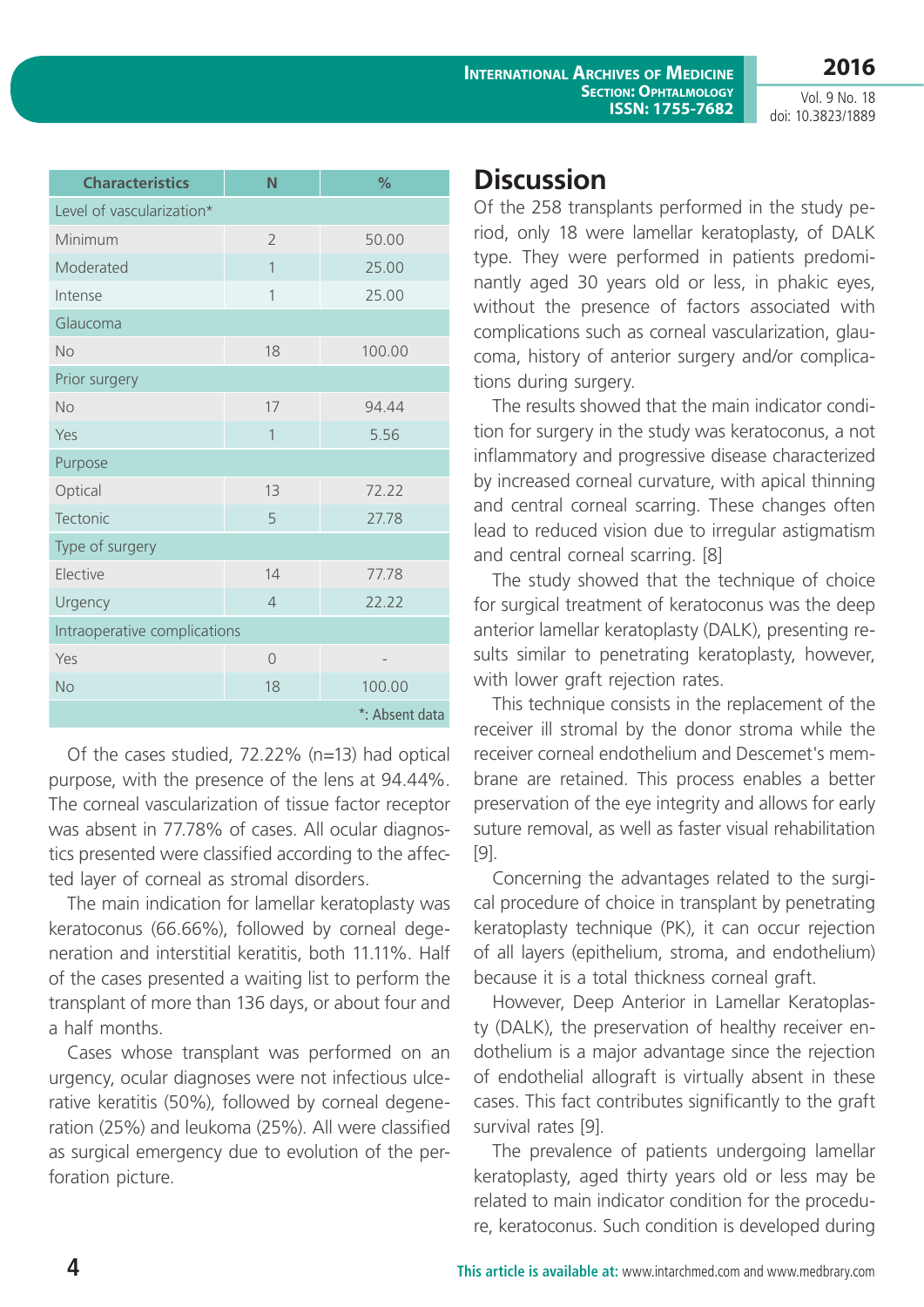**2016**

Vol. 9 No. 18 doi: 10.3823/1889

puberty or second decade of life, with continuous progression until the fourth decade of life before stabilizing. [10]

About this corneal vascularization in 22.22% (n=4) of the cases, it is a factor that should be considered to be one of the complications of DALK due to surface and suture changes. Thus, a history of anterior vascular keratoplasty could represent a triggering factor for corneal opacification [11].

Another important fact is the glaucoma, characterized by being the leading cause of blindness after penetrating keratoplasty (PK), which leads to graft failure and irreversible damage of the optic disc caused by very high intraocular pressure. Although none of the cases submitted to DALK had glaucoma, eyes with a history of glaucoma, require monitoring for observation of intraocular pressure in early postoperative period. Studies have reported that increased intraocular pressure is a risk factor for endothelial cell loss after keratoplasty, in particular, the penetrating keratoplasty [12].

Of urgent cases whose deep anterior lamellar keratoplasty (DALK) was carried out, perforation was the main reason. The good results in keratoconus patients have led surgeons to use this technique in other conditions. Therefore, the information to perform DALK have expanded to other corneal ectasia, stromal dystrophies, scarring, stromal opacities, corneal ulcers and even cases of perforations [11].

The DALK offers significant advantage over PK in graft rejection and prevents long-term endothelial loss. Also, it provides a safe and effective therapy in the treatment of patients with corneal perforations and allows the preservation of the globe integrity and restoration of vision [13].

Meanwhile, the intraoperative corneal perforation, with aqueous shallow or output anterior chamber is often common condition that becomes necessary in some cases the change of the surgical technique for penetrating keratoplasty [13].

By the collected data and the analysis, it was found that the main condition indicator for lamellar keratoplasty was keratoconus, and the main reason was the emergency corneal perforation. Patients who underwent surgery were younger or equal to 30 years old, the level of corneal vascularization was minimal, and the presence of glaucoma was a missing factor in the study.

Moreover, the results showed that the lamellar technique predominantly used was the deep anterior lamellar keratoplasty (DALK), due to its advantages over penetrating keratoplasty (PK) as preservation of healthy endothelium and low graft rejection rates.

### **Ackmowlegements**

The professionals of the Onofre Lopes University Hospital and the Bank of the Rio Grande do Norte Ocular Tissues that have contributed to carrying out the collection of data from this study.

#### **Financing**

Coordenação de Aperfeiçoamento de Pessoal de Nível Superior (CAPES) – Social Demand Program Scholarship.

#### **Conflicts of interests**

There were no conflicts of interest.

## **References**

- **1.** Brazilian Association of Organ Transplants. Brazilian Transplant Registry. Brazil, 2013.
- **2.** Oliva MS, Schottman T, Gulati M. Turning the tide of corneal blindness. Indian J Ophthalmol. 2012; 60(5): 423-7.
- **3.** Zeschau A, Balestrin IG, Stock RA, Bonamigo EL. Indications of keratoplasty: a retrospective study in a University Hospital. Rev Bras Oftalmol. 2013; 72(5): 316-20.
- **4.** Wagoner MD, Ba-Abbad R, Al-Mohaimeed M, Al-Swailem S, Zimmerman MB. Postoperative complications after primary adult optical penetrating keratoplasty: prevalence and impact on graft survival. Cornea; 2009; 28(4): 385-94.
- **5.** Kelly TL, Williams KA, Coster DJ. Corneal transplantation for keratoconus: a registry study. ArchOphthalmol. 2011; 129(6): 691-7.